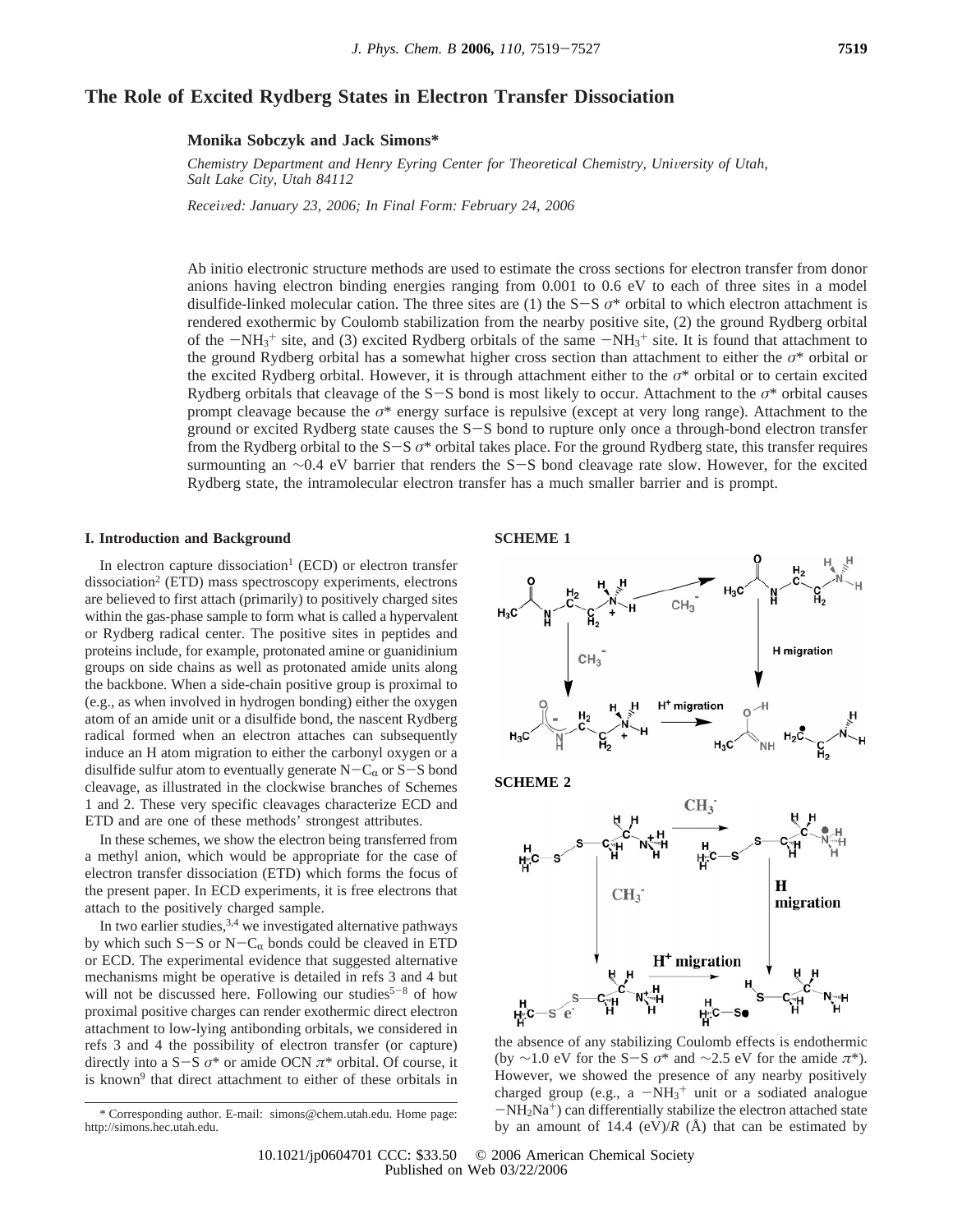knowing the distance  $(R)$  from the S-S or amide bond to the positive site. One result of these studies was the suggestion, also illustrated in Schemes 1 and 2, that direct electron transfer to the bond site could effect  $S-S$  or  $N-C_{\alpha}$  bond cleavage, and subsequent proton migration would then lead to the same fragments as those produced by the conventional H atom migration mechanism. A similar suggestion was put forth at about the same time in ref 1j by the Turecek group. Of course, this suggestion then raises the issue of whether the electron transfer is more likely to occur to the  $-NH_3$ <sup>+</sup> Rydberg site,<br>which provides a more exothermic channel, or to the Coulombwhich provides a more exothermic channel, or to the Coulombstabilized bond site (i.e., to either the  $S-S$   $\sigma^*$  or OCN amide *π*\* orbital).

Thus, the second component of our earlier studies<sup>3,4</sup> has been the estimation, using Landau-Zener (LZ) theory, of the rates at which electrons would be transferred from a donor anion to either the Rydberg site or to the  $\sigma^*$  or  $\pi^*$  bond site. In these studies, the two model cations shown in Schemes 1 and 2 were allowed to collide with a methyl anion. We chose the methyl anion both because its small size made the electronic structure calculations computationally feasible and because the highly localized nature of its lone-pair site of negative charge allowed us to accurately specify the distance between the donor's negative and cation's positive charges. Knowing this distance is important in implementing the LZ theory estimates for electron transfer. It should also be mentioned that the distance between the nitrogen atom of the  $-NH_3^+$  unit and the midpoint<br>of the S-S or C=O bond of our model cation was held fixed of the  $S-S$  or  $C=O$  bond of our model cation was held fixed in refs 3 and 4 because we wanted to keep the Coulomb stabilization of the S-S  $\sigma^*$  or OCN  $\pi^*$  orbital constant.

In the case of S-S bond cleavage, the approach we employed to calculate electron transfer rates involved (for our  $N-C_{\alpha}$  bond cleavage study, an analogous process was followed):

(1) Computing the Born-Oppenheimer potential surfaces, as functions of the methyl-carbon-to-amine-nitrogen distance, of three diabatic (meaning with specified and fixed orbital occupation) electronic states:

(a) the state in which  $H_3C-S-ST-CH_2-CH_2-NH_3^+$  and<br>
H<sub>2</sub> interact with the "extra" electron in the methyl anion's  $\overline{C}CH_3$  interact with the "extra" electron in the methyl anion's lone-pair orbital,

(b) the state in which an electron has been transferred from the methyl anion to the (Coulomb-stabilized)  $S-S \sigma^*$  orbital, and

(c) the state in which an electron has been transferred from the methyl anion to the  $-NH_3^+$  site's lowest Rydberg orbital.

(2) Evaluating the electronic coupling matrix elements  $(H_{1,2})$ connecting pairs of these three states that undergo avoided crossings at various nitrogen-carbon distances (*R*). These couplings are determined from the splitting between the two adiabatic states that arise as the pairs of diabatic states interact.

(3) Using LZ theory to express the cross section (*σ*) for each electron transfer process in terms of the  $H_{1,2}$  elements and quantities that characterize the intersecting diabatic surfaces, as we illustrate below.

In Figure 1, we show qualitatively how the three Born-Oppenheimer surfaces discussed above vary along the methylcarbon-to- $-MH_3^+$ -nitrogen distance  $(R_N)$ . The ion-pair surface,<br>relating to  $H_2C-S-CH_2-CH_2-MH_2^+ + TCH_2$  varies in relating to  $H_3C-S-CH_2-CH_2-NH_3^+ + C-H_3$ , varies in<br>the attractive Coulomb manner  $-7e^2/R_2$ , while the two chargethe attractive Coulomb manner  $-Ze^2/R_N$ , while the two chargeneutralized states are relatively flat, at least at large  $R_N$ . Of course, the latter two states lie below the ion-pair state at large  $R_N$  by energy defect amounts ( $\Delta$ ) that depend on the electron binding energies of the methyl anion and of the  $S-S \sigma^*$  and



Figure 1. Potential energy of interaction between the CH<sub>3</sub>SSCH<sub>2</sub>CH<sub>2</sub>- $NH<sub>3</sub><sup>+</sup>$  cation and the methyl anion as well as the potentials for the two charge-exchanged species.

 $-NH_3^+$  sites, the latter of which are ∼1 and 4 eV, respectively, at the equilibrium S–S bond length at the equilibrium S-S bond length.

The essential ingredients for implementing the LZ method are the following:

(1) The critical distance  $(R_C)$  at which two diabatic curves cross. This distance can be estimated (in our ab initio calculations, we actually located the distance by finding the avoided crossing, as we show later) by solving

$$
-Ze^{2}/R_{C} = -\Delta =
$$
  
-(binding energy of the S-S or -NH<sub>3</sub><sup>+</sup> site) + EA(CH<sub>3</sub>) (1)

to obtain

$$
R_{\rm C} = Ze^2/\Delta = 14.4Z/\Delta \tag{2}
$$

with the latter result applying when  $\Delta$  is expressed in electronvolts and  $R$  is then obtained in angstroms. In this analysis, we retain the possibility of treating multiply charged positive sites by including the positive charge magnitude (*Z*) in our expressions, although, of course,  $Z = 1$  for the model compounds discussed above.

(2) The relative speed  $(v)$  with which the anion and cation are moving (along the  $R_N$  direction) as they undergo the crossing at  $R<sub>C</sub>$ . This speed can be estimated, assuming that most of their relative kinetic energy derives from the decrease in potential energy  $(\Delta)$  as they are accelerated along the attractive Coulomb potential<sup>10</sup> until they reach the crossing as

$$
v = (2\Delta/\mu)^{1/2} \tag{3}
$$

where  $\mu$  is the reduced mass of the anion-cation collision pair.

(3) The magnitude of the slope difference ( $\delta F$ ) for the two diabatic curves as they cross at  $R<sub>C</sub>$ . Within the approximation that one of the curves is Coulombic and the other is flat, this factor can be expressed as

$$
\delta F = Ze^2/R_C^2 = \Delta^2/(14.4Z)
$$
 (4)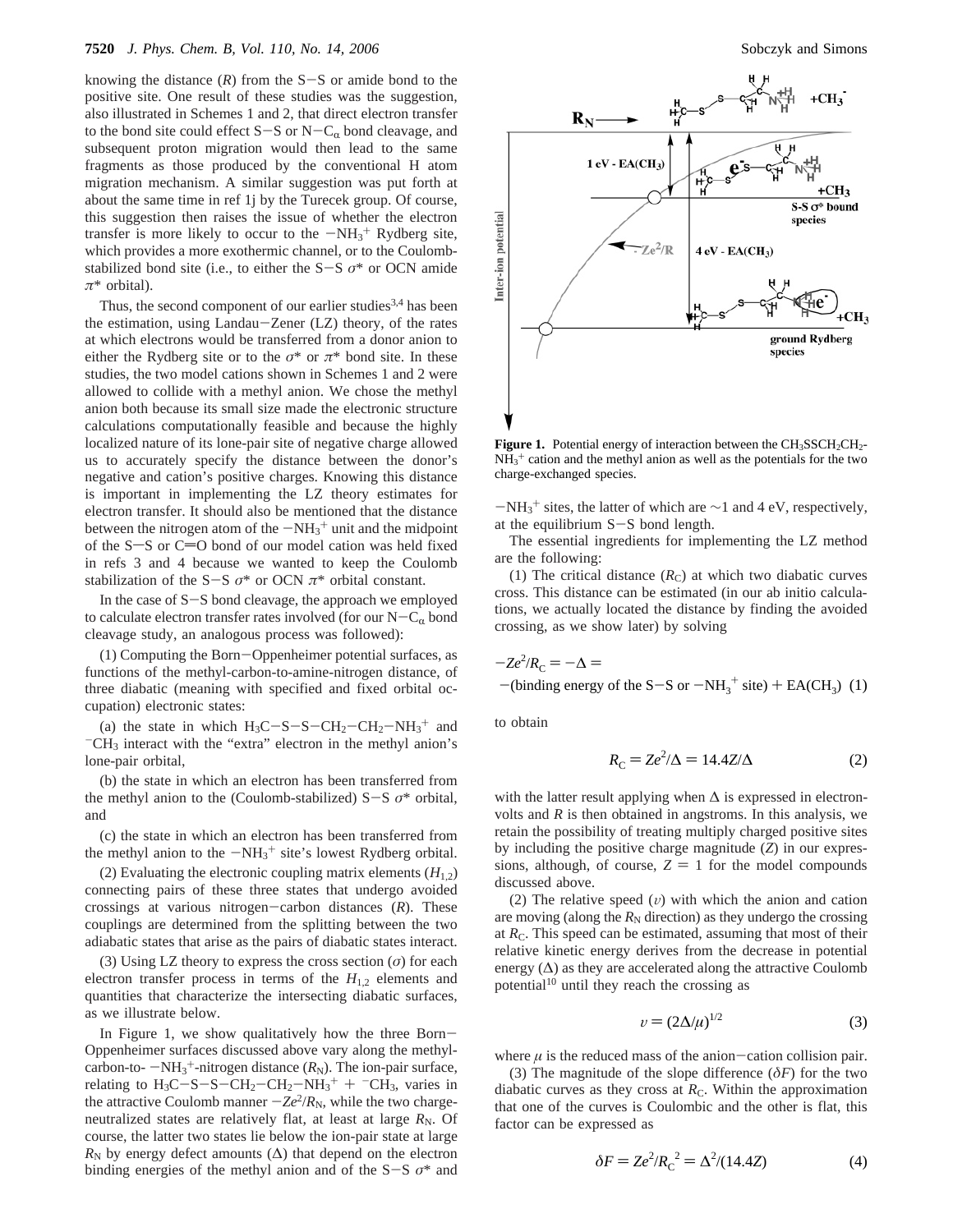The LZ theory then gives the probability (*P*) for undergoing a transition in which the electron hops from the methyl anion to either the  $S-S$  *o*<sup>\*</sup> or  $-NH_3$ <sup>+</sup> Rydberg orbital as follows

$$
P = 1 - \exp[-2\pi H_{1,2}^{2} / (\hbar v \delta F)]
$$
 (5)

Within the so-called weak-coupling limit, in which  $H_{1,2}$  is very small, which we will show later applies to the cases considered here, these probabilities can be approximated by

$$
P = 2\pi H_{1,2}^{2}/(\hbar v \delta F)
$$
 (6)

which, in turn, can be rewritten in terms of the energy defects  $(\Delta)$  as

$$
P = (2\pi/\hbar)H_{1,2}^{2}(\mu/2)^{1/2}14.4Z/\Delta^{2.5}
$$
 (7)

Equation 7 allows one to see how strongly the electron transfer probabilities depend on the energy defect  $(\Delta)$  and on the electronic couplings. It also suggests how these probabilities should scale with the charge (*Z*) of the cation. Finally, the above probability expression applies to an event in which the collision begins in the ion-pair state  $H_3C-S-S-CH_2-CH_2-NH_3^+$  +  $-CH_3$  and undergoes a transition to one of the charge-neutralized states  $H_3C-S-S-CH_2-CH_2-NH_3 + CH_3$  during the entrance channel of the collision. However, to compute the overall probability for starting the collision as  $H_3C-S-S-CH_2-CH_2 NH_3^+$  +  $CH_3$  and ending up (on the exit channel of the collision) as  $H_2C-S-CH_2-CH_3-NH_3+CH_2$  one has to collision) as  $H_3C-S-CH_2-CH_2-NH_3 + CH_3$ , one has to consider two paths by which the overall charge state changes:

(1)  $H_3C-S-S-CH_2-CH_2-NH_3^+ + -CH_3$  undergoes a<br>nsition to a charge-neutralized state with probability P in the transition to a charge-neutralized state with probability *P* in the entrance channel (i.e., when moving downhill on the attractive Coulomb potential). The charge-neutralized species then evolves to smaller *R*-values and experiences repulsive forces that cause the two species to reverse their relative motions. Subsequently, as the charge-neutralized species move outward to larger *R*, they remain on the neutral state's surface (with probability  $1 - P$ ) to ultimately generate  $H_3C-S-S-CH_2-CH_2-NH_3 + CH_3$  as separated products. The overall probability for this path is *P*(1  $- P$ ).

(2)  $H_3C-S-STCH_2-CH_2-NH_3^+ + \neg CH_3$  does not undergo<br>ransition to the charge-neutralized state (with probability 1) a transition to the charge-neutralized state (with probability 1 - *<sup>P</sup>*) on the entrance channel but evolves to smaller *<sup>R</sup>*, experiences repulsive forces, and reverses direction. Upon moving outward on the Coulombic potential, this ion-pair species undergoes a transition to the charge-neutralized state with probability *P* to ultimately generate  $H_3C-S-CH_2 CH_2-NH_3 + CH_3$ . The overall probability for this path is (1 – *P*)*P*.

Thus, the total probability of generating charge-neutralized products is  $2P(1 - P)$ . Because, as noted above, the weakcoupling limit applies to the systems studied here, this total probability reduces to 2*P*, with *P* given as in eqs 6 and 7.

In refs 3 and 4, we used eq 6 to compute probabilities for electron transfer in terms of the slope differences (*δF*) realized in our ab initio calculations, the relative velocities  $(v)$  obtained from molecular dynamics simulations of anion-cation collisions, and the coupling matrix elements  $(H_{1,2})$  extracted from the two adiabatic curves associated with each crossing, as we now illustrate. Our dynamics simulations showed that, regardless of what impact parameter or relative orientation the  $H_3C-S S-CH_2-CH_2-NH_3^+ + C-H_3$  collisions started with, when the trajectories reached the regions where the diabatic curves cross trajectories reached the regions where the diabatic curves cross, the two ions' relative velocity was primarily along the methyl-



 $(\mu/2)^{1/2}14.4Z/\Delta^{2.5}$  **Figure 2.** Energies of the CH<sub>3</sub>SSCH<sub>2</sub>CH<sub>2</sub>NH<sub>3</sub><sup>+</sup> + CH<sub>3</sub> (higher curve  $(\mu/2)^{1/2}14.4Z/\Delta^{2.5}$  (7) at large R and lower curve at small R) and S-S  $\sigma^*$  (lower at large R at large *<sup>R</sup>* and lower curve at small *<sup>R</sup>*) and S-<sup>S</sup> *<sup>σ</sup>*\* (lower at large *<sup>R</sup>* and higher at small *R*) CH<sub>3</sub>SSCH<sub>2</sub>CH<sub>2</sub>NH<sub>3</sub> + CH<sub>3</sub> surfaces as functions of the methyl-carbon-to- $-NH_3^+$ -nitrogen distance.

carbon-to-cation-nitrogen direction. It is for this reason that we focus on this C-N distance when discussing the potential curves.

Above, we explained how we use LZ theory to estimate the probabilities for electron transfer, but we still have to explain how we obtain the electronic coupling matrix element  $(H_{1,2})$ . In Figure 2, we show portions of the ion-pair and S-<sup>S</sup> *<sup>σ</sup>*\* attached Born-Oppenheimer surfaces in the region where these two diabatic surfaces undergo an avoided crossing. We take  $H_{1,2}$  to be one-half of the energy splitting between the two adiabatic curves at their location (this defines  $R_C$ ) of closest approach  $(3 \text{ cm}^{-1}$  for the example shown in Figure 2).

When studying the electron transfer from methyl anion to the amide group of the model peptide  $H_3C$  (C=O)NH -  $CH_2$  –  $CH_2$ <sup>+</sup>, we examined the splitting between two analogous curves to obtain the  $H_{1,2}$  values for this case.

Finally, in refs 3 and 4, we were able to compute the cross sections<sup>11</sup> for electron transfer to either bond site by multiplying the probability 2*P* for electron transfer to that site by the factor  $\pi R_C^2$ :

$$
\sigma = 4\pi^2 R_C^2 H_{1,2}^2 / (\hbar v \delta F) = (4\pi^2 / \hbar) H_{1,2}^2 (\mu / 2)^{1/2} (14.4 Z)^3 / \Delta^{4.5}
$$
\n(8)

It is then possible to estimate the rates of electron transfer to each of the three cation sites by multiplying the corresponding cross section by the cation-anion collision frequency (*f*), which, of course, depends on the ion concentration and the temperature.

From the latter form of eq 8, it is clear that the relative rates of electron transfer to the  $\sigma^*$  (or  $\pi^*$ ) and  $-NH_3^+$  Rydberg sites<br>depend on two competing factors: (1) The energy defect depend on two competing factors: (1) The energy defect dependence ( $\Delta^{-4.5}$ ) favors transfer to the  $\sigma^*$  or  $\pi^*$  sites, but (2) the coupling matrix element factor  $(H_{1,2}^2)$  favors transfer to the ground Rydberg site (because the overlap of the methyl anion's lone-pair orbital is larger with this orbital than with either the *σ*\* or *π*\* orbitals).

In our earlier works, we were able to determine the  $H_{1,2}$  and ∆ factors for the various transfer events and to conclude the following:

(1) The cross sections for attachment to the *σ*\* or *π*\* bond sites are at least an order of magnitude smaller than those for attachment to the ground Rydberg site.

(2) The  $H_{1,2}$  couplings are sufficiently small (a few to ~100 cm<sup>-1</sup>) in all cases (i.e.,  $\sigma^*$ ,  $\pi^*$ , and Rydberg) to make the factor  $2\pi H_{1,2}^2/(\hbar v \delta F)$  much less than unity, so the weak-coupling limit can be applied within the LZ theory.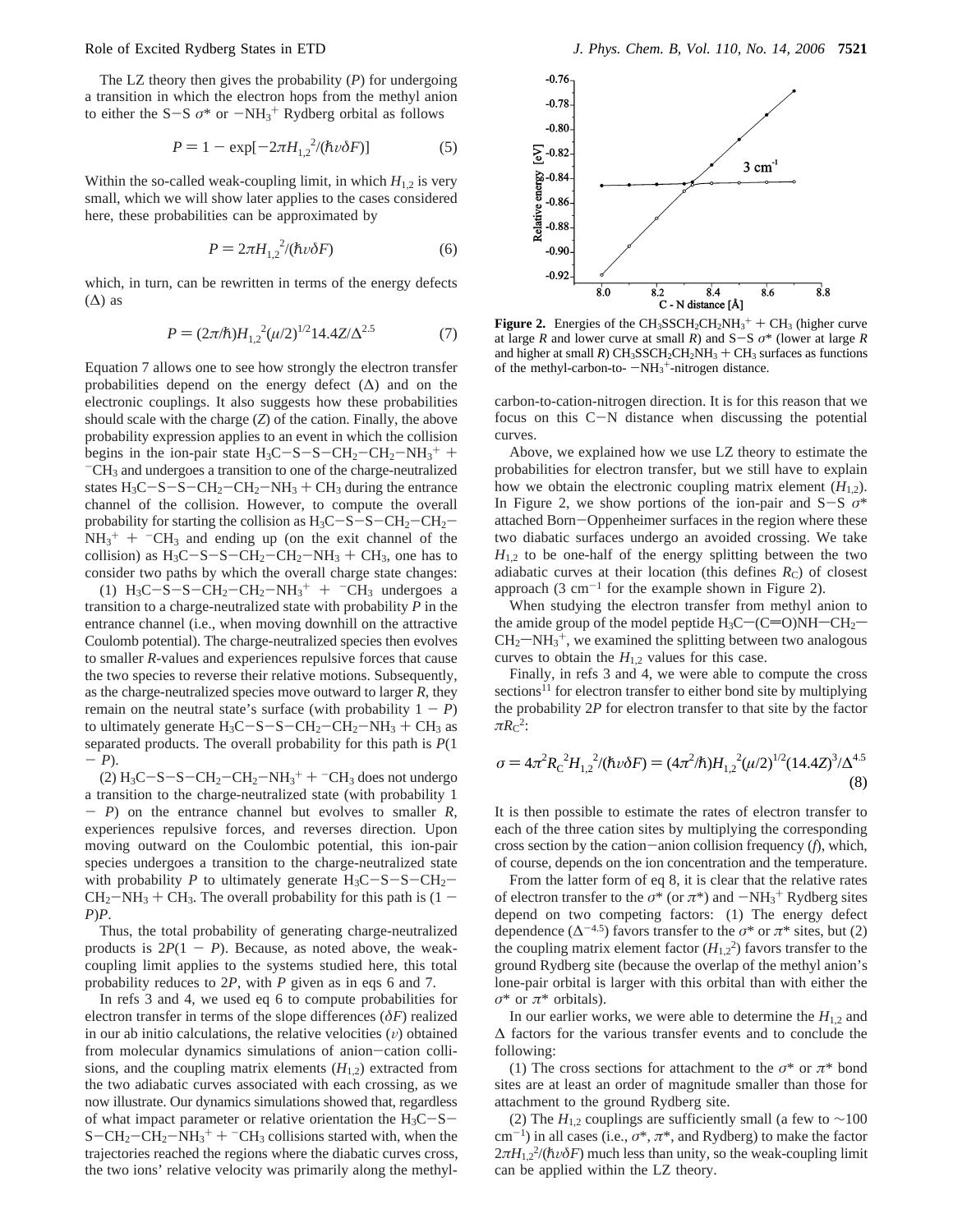The remainder of this paper is organized as follows. In section II, we briefly outline our strategy for designing a series of calculations that allow us to consider (1) the relative rates of electron transfer to *σ*\* (we will deal with transfer to amide *π*\* orbitals in a future paper), ground Rydberg, and excited Rydberg orbitals, (2) how these rates depend on the electron binding energy of the donor anion, and  $(3)$  at what rate the S-S bond is cleaved after electron transfer to each of the above three orbitals. In section III, we describe the theoretical methods used, and in section IV, we present and discuss the relevance of our findings.

## **II. Extension to Include Excited Rydberg States**

In the two earlier papers,  $3,4$  we considered only two possible electron transfer events-transfer to the ground Rydberg orbital of the  $-NH_3^+$  site or transfer to either the S-S  $\sigma^*$  or amide<br>OCN  $\pi^*$  orbital. It is known from dissociative recombination OCN  $\pi$ <sup>\*</sup> orbital. It is known from dissociative recombination experiments<sup>12</sup> that when free electrons attach to cations, they most likely attach to higher-lying Rydberg states after which a cascade of radiationless or radiative relaxations to lower Rydberg states occurs. As our earlier work demonstrated, the character of the charge-neutralized species' potential energy surface along the S-S bond coordinate differs drastically for the S-S  $\sigma^*$  and  $-MH_3^+$  ground Rydberg attached states; the former directly dissociates, whereas the latter has a substantial barrier to  $S-S$ dissociates, whereas the latter has a substantial barrier to  $S-S$ bond cleavage. Therefore, in the present work, we decided to explore the possibility that electron transfer to excited Rydberg states (i.e., higher Rydberg orbitals of the  $-NH_3^+$  site) would<br>be competitive with transfer to the ground Rydberg site. We be competitive with transfer to the ground Rydberg site. We also decided to explore how the fate of the nascent chargeneutralized species (e.g.,  $H_3C-S-S-CH_2-CH_2-NH_3$ ) would depend on whether transfer occurred to the ground or excited Rydberg state. In particular, we wanted to determine the barriers to S-S bond rupture for the excited Rydberg states and to compare these barriers to the substantial barrier we found for the ground Rydberg state.

Finally, to extend our studies in an additional dimension, we decided to carry out all of the evaluations of cross sections for electron transfer to *σ*\*, ground Rydberg, and excited Rydberg orbitals for anions having a range of electron binding energies. To accomplish this while not varying other characteristics of the anion donor, we used a "trick" in which we modified the methyl anion's electron binding energy by artificially modifying the nuclear charge (by fractional amounts) on its carbon atom; smaller nuclear charges lead to smaller binding energies. As a result, we were able to treat electron transfer from a donor anion having a binding energy of 0.001, 0.2, 0.4, or 0.6 eV.

### **III. Methods**

The internal structure (bond lengths and angles) of the parent  $H_3C-S-S-CH_2-CH_2-NH_3^+$  cation was first optimized at the<br>Hartree-Eock (HE) self-consistent, field (SCE) level, and Hartree-Fock (HF) self-consistent field (SCF) level and subsequently held fixed throughout our calculations characterizing the collisions with the  $\overline{C}H_3$  anion. We froze the internal geometry of this cation because we are attempting to model the environment within a peptide or protein in which a  $S-S$   $\sigma^*$ orbital is Coulomb stabilized by a positively charged site whose location remains quite fixed.

To properly describe the ground and excited Rydberg states of the  $R-NH_3$  species, we added to the aug-cc-pVDZ basis sets<sup>13</sup> an additional set (1s1p) of extra diffuse functions<sup>14</sup> centered on the nitrogen atom. This kind of basis was shown earlier<sup>14</sup> to be capable of reproducing the energies of such low Rydberg states of nitrogen-centered radicals.

To generate the four energy surfaces  $(H_3C-S-CH_2 CH_2-NH_3^+$  +  $^-CH_3$ ,  $H_3C-S-S-CH_2-CH_2-NH_3$  ground<br>Rydberg + CH<sub>2</sub>, H-C-S-S-CH<sub>2</sub>-CH<sub>2</sub>-NH<sub>2</sub> excited Rydberg  $Rydberg + CH_3$ ,  $H_3C-S-S-CH_2-CH_2-NH_3$  excited Rydberg  $+$  CH<sub>3</sub>, and H<sub>3</sub>C-S-S-CH<sub>2</sub>-CH<sub>2</sub>-NH<sub>3</sub> S-S  $\sigma^*$  + CH<sub>3</sub>) needed to evaluate the cross sections for electron transfer, we performed calculations at the unrestricted HF (UHF) level. We did not proceed beyond this level because, as we show later, the  $H_{1,2}$  coupling matrix elements we obtained were extremely small  $(< 70 \text{ cm}^{-1})$  in all cases. Being able to determine these  $H_{1,2}$  values to higher accuracy would not change the fact that they are all small and thus would not alter the conclusions drawn later, so we decided not to go beyond the SCF level in this component of our work.

In the calculations dealing with the fate of the nascent ground or excited Rydberg radical, we employed the unrestricted second-order Møller-Plesset (UMP2) method and examined the energies of the ground Rydberg, excited Rydberg, and S-<sup>S</sup> *<sup>σ</sup>*\* attached states as functions of the S-S bond length (with the other internal coordinates of  $H_3C-S-S-CH_2-CH_2-NH_3$  held fixed for the reasons noted earlier). The use of an unrestricted method was necessary both to achieve a qualitatively correct description of the homolytic cleavage of the S-S bond and because  $H_3C-S-S-CH_2-CH_2-NH_3$  is an open-shell system. We used the UMP2 method rather than the UHF approach in this case because the  $H_{1,2}$  matrix elements were found to be much larger than the earlier cases discussed above, so we wanted to determine them to higher accuracy.

Because the methods we used are based on an unrestricted Hartree-Fock approach, it is important to make sure that little, if any, artificial spin contamination enters into the final wave functions. We computed the expectation value  $\langle S^2 \rangle$  for species studied in this work and found values not deviating from 0.75 (after annihilation) by more than 0.03 in all open-shell doublet neutral cases.

The calculations we performed are especially problematic at distances where one or more of the  $H_3C-S-S-CH_2-CH_2 NH_3 + CH_3$  states' energies lie above that of the  $H_3C-S-S CH_2-CH_2-NH_3^+ + -CH_3$  ion-pair state. In such cases, great<br>care must be taken to prevent variational collanse. For the care must be taken to prevent variational collapse. For the ground Rydberg state of  $H_3C-S-S-CH_2-CH_2-NH_3$ , this was not an issue, but it was for the excited Rydberg state of  $H_3C$  $S-S-CH_2-CH_2-NH_3$ . For this case, we found it adequate to use the "alter" option in the Gaussian program to begin the SCF process with the desired orbital occupancy. Convergence to the desired (excited Rydberg) state was then verified by visually inspecting the singly occupied orbital after convergence.

For the state of  $H_3C-S-S-CH_2-CH_2-NH_3$  in which the electron is attached to the  $S-S$   $\sigma^*$  orbital, the alter option did not work (i.e., variational collapse took place), so we had to use another approach. In the method we used to overcome the problem for this state, we introduced a device that we have exploited in many past applications.<sup>15</sup> Specifically, we artificially increased the nuclear charges of the sulfur atoms involved in accepting the transferred electron by a small amount  $(\delta q)$  and carried out the UHF or UMP2 calculations with these artificial nuclear charges. By plotting the energies of the states of  $H_3C S-S-CH_2-CH_2-NH_3 + CH_3$  for several values of the charge increment ( $\delta q$ ) and extrapolating to  $\delta q = 0$ , we were able to evaluate the true energy of these  $H_3C-S-S-CH_2-CH_2-NH_3$  $+$  CH<sub>3</sub> states. Finally, the Gaussian 03 suite of programs<sup>16</sup> was used to perform all of the calculations, and the Molden visualization program $17$  was employed to examine the molecular orbitals.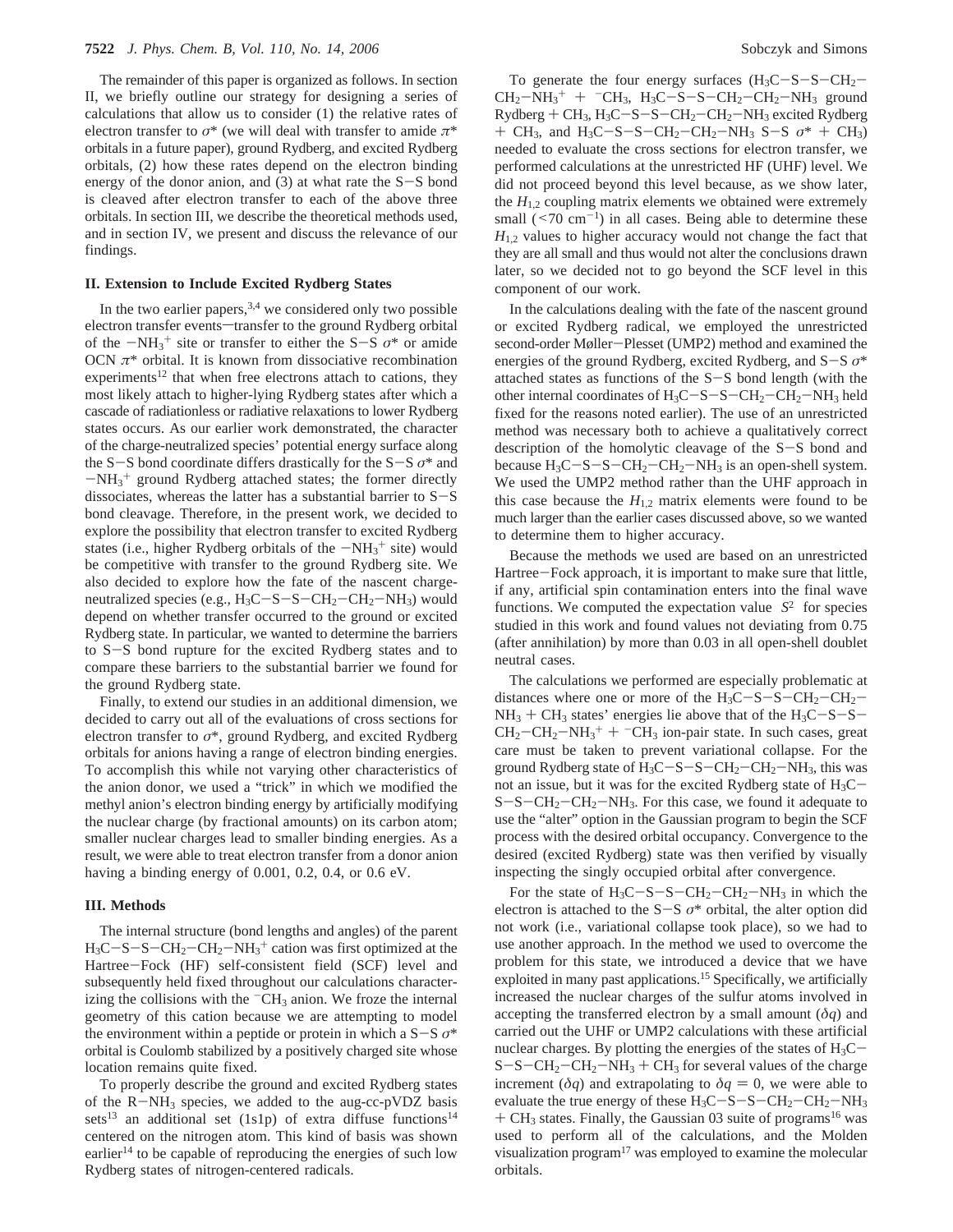Distance (R) between anion donor and cation acceptor



Figure 3. Qualitative depiction of the variation of the four cationanion state energies as functions of the anion-to-nitrogen distance (*R*).

#### **IV. Results and Discussion**

As mentioned briefly earlier, we considered processes in which an electron is transferred from a modified methyl donor anion denoted  $A^-$  to any of three possible orbitals of the model disulfide-linked cation  $H_3C-S-S-CH_2-CH_2-NH_3$ <sup>+</sup> (within<br>which we keen the distance between the nitrogen atom and the which we keep the distance between the nitrogen atom and the midpoint of the  $S-S$  bond fixed<sup>18</sup>) shown in Scheme 1. The three orbitals to which the electron can be transferred are

(1) the S-S antibonding *<sup>σ</sup>*\* orbital to which electron attachment has been rendered vertically exothermic by ∼2 eV by the presence of the protonated amine's Coulomb potential,

(2) an excited Rydberg orbital located on the protonated amine site for which electron attachment is also ∼2 eV exothermic, and

(3) the ground-state Rydberg orbital located on the protonated amine site for which electron attachment is ∼4 eV exothermic.

Of course, there are many excited Rydberg states that we might have considered, but only one was examined in detail for reasons that we make clear later.

The qualitative shapes of the Born-Oppenheimer electronic energies of the four states corresponding to the electron residing on the donor anion or in one of the three orbitals just discussed as functions of the anion-cation distance  $(R)$  are shown in Figure 3.

**A. Nominal Cross Sections.** Each of the three states in which an electron has transferred from  $A^-$  is shifted to lower energy than the  $H_3C-S-S-CH_2-CH_2-NH_3+\cdots A^-$  state by an amount<br>equal to the difference  $(\Lambda)$  between the electron binding energy equal to the difference  $(\Delta)$  between the electron binding energy of the donor anion ( $EA_{\text{anion}}$ ) and the binding energy of the  $S-S$ *σ*\*, excited Rydberg, or ground Rydberg site (each of which we denote EA<sub>site</sub>)

$$
\Delta = EA_{site} - EA_{anion}
$$

The critical distance  $(R_C)$  at which the descending Coulomb potential crosses the energy of any state in which the electron has been transferred is given in eq 2. We will refer to the cross section computed in terms of this critical distance

$$
\sigma^{\circ} = \pi R_{\rm C}^{\ 2} = \pi (14.4 Z/\Delta)^2 \tag{9}
$$

as the nominal cross section for the transfer of an electron from an anion having binding energy EA<sub>anion</sub> to the site with binding energy EA<sub>site</sub>. We note that the nominal cross section displays the expected quadratic scaling with charge *Z*. In Table 1, we list these nominal cross sections for cases in which the anion's

**TABLE 1: Nominal Cross Sections,**  $\sigma^{\circ} = \pi R^2_C$  **(Å<sup>2</sup>), for Three Sites and for Four Anion Electron Binding Energ Three Sites and for Four Anion Electron Binding Energies (eV)**

| anion binding<br>energy $(eV)$ | $S-S\sigma^*$ | excited<br>Rydberg | ground<br>Rydberg |
|--------------------------------|---------------|--------------------|-------------------|
| 0.001                          | 156           | 114                | 32                |
| 0.2                            | 171           | 121                | 33                |
| 0.4                            | 188           | 128                | 34                |
| 0.6                            | 218           | 140                | 36                |

electron binding energy is 0.001, 0.2, 0.4, and 0.6 eV and for electron transfer to either of the three bond sites discussed above.

Clearly, the  $S-S$   $\sigma^*$  site's nominal cross section is largest and that of the ground Rydberg site is smallest. Moreover, these cross sections decrease as the anion's electron binding energy decreases, reflecting the inverse dependence on  $\Delta$  shown in eq 9.

**B. Electronic Coupling Elements.** These nominal cross sections would be appropriate for describing electron transfer from  $A^-$  to the three sites mentioned above if the probability (*P*) of electron transfer when a collision between  $H_3C-S-S CH_2-CH_2-MH_3$ <sup>+</sup> and  $A^-$  reaches  $R_C$  were unity. However, these probabilities are as we now demonstrate much less than these probabilities are, as we now demonstrate, much less than unity because of the very weak coupling between the donor anion's highest occupied molecular orbital (for all values of the anion's binding energy considered here) and the cation's ground Rydberg, excited Rydberg, and S-<sup>S</sup> *<sup>σ</sup>*\* orbitals. To estimate the probabilities of electron transfer, we employ LZ theory, which expresses 2*P* as in eqs 6 and 7. To make use of these equations, we had to first evaluate the coupling matrix elements  $(H_{1,2})$  appropriate for electron transfer to the three orbitals and for each of the four anion binding energies. The adiabatic Born-Oppenheimer curves for each of these 12 cases are shown in Figure 4 where we also give the resultant  $H_{1,2}$ values in cm<sup>-1</sup>.

Before moving on to discuss the results we obtained by using the  $H_{1,2}$  values shown in Figure 4, we want to emphasize the following:

(1) All of the  $H_{1,2}$  values are quite small ( $\leq 70 \text{ cm}^{-1}$ ). As we will show below, this means that all of the electron transfer probabilities (2*P*) are much less than unity, thus justifying our use of the weak-coupling formulas discussed earlier.

(2) Because the splittings between the adiabatic curves, and hence  $H_{1,2}$ , are extremely small, the numerical precision in our calculations probably limits our determining these coupling elements to within a factor of 10.

(3) Especially for the ground-state Rydberg case, where the two adiabatic curves interact at small *R*-values where significant anion-cation repulsive forces are operative, the two diabatic curves are not well represented even locally by straight lines. This further limits our ability to accurately determine the  $H_{1,2}$ values for this case.

As a result, we think it unwise to attempt to represent as accurate our final electron cross sections except to say that they are all much smaller than their nominal cross sections. As we noted in discussing eq 8, there are two competing factors in determining the cross sections: the energy defect which appears as  $\Delta^{-4.5}$  and the coupling elements which appear as  $H_{1,2}^2$ . We feel confident that our analysis of the ∆-dependence is correct, but because of the major uncertainties in the  $H_{1,2}$  values we extract from Figure 4, we believe it best to quote large percentage uncertainties in the cross sections and in the electron transfer rates they imply.

**C. Effects of Energy Defects on Probabilities.** Because of the significant uncertainties in determining the  $H_{1,2}$  values, it is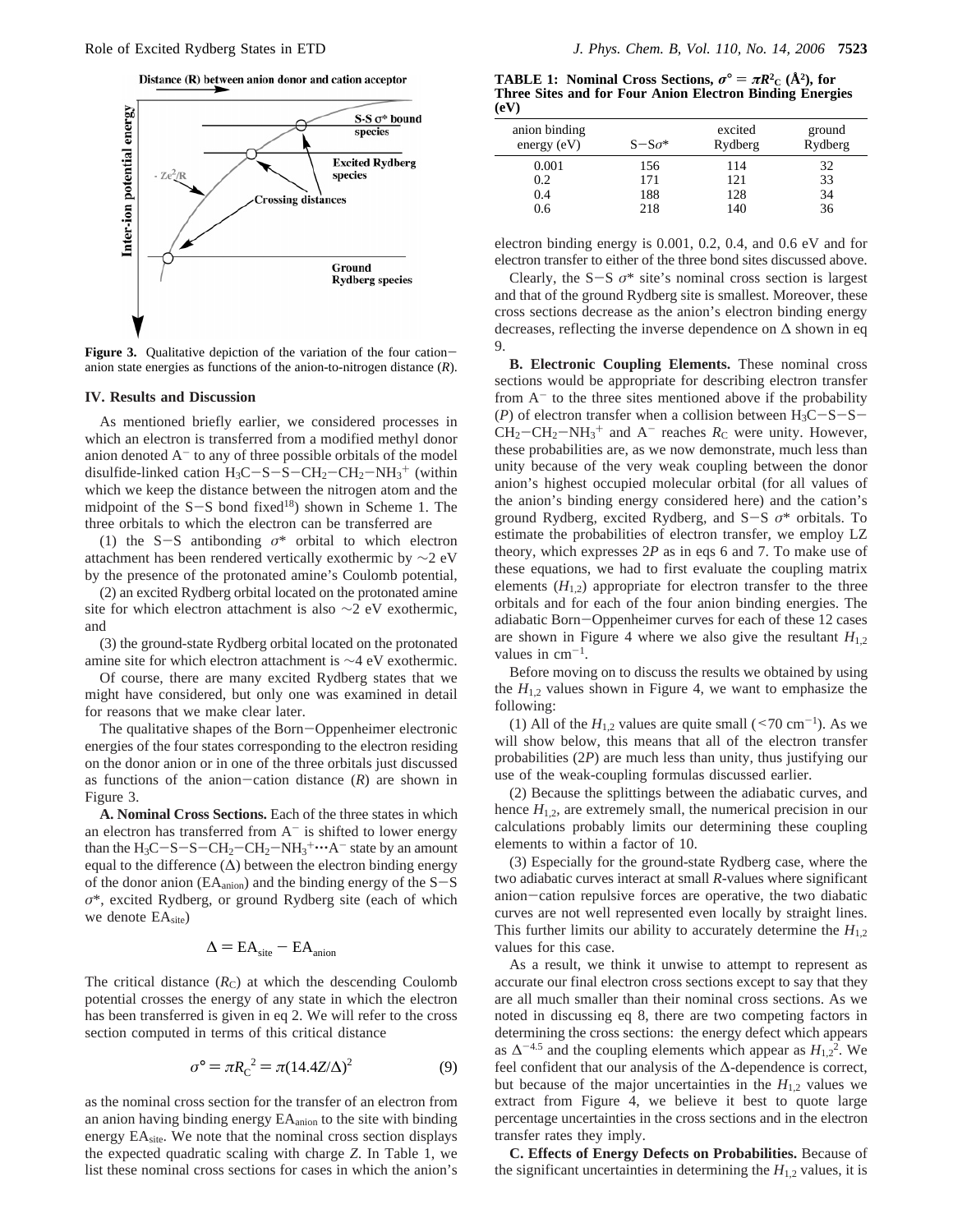

and (top to bottom) for anion electron binding energies of 0.001, 0.2, 0.4, and 0.6 eV.

useful to examine separately the two contributions to the electron transfer probabilities and cross sections obtained from eq 8. Thus, in Table 2, we show the dependence of the cross sections on the energy defect factors ( $\Delta^{-4.5}$ ), and in Table 3, we display the total probabilities (2*P*) appropriate to the three sites and four anion binding energies, respectively. Then, in Table 4, we give the full electron transfer cross sections for each of the three sites and for the four anion electron binding energies.

These data indicate that energy factors tend to favor attachment to the excited Rydberg and *σ*\* orbitals by at least an order of magnitude over attachment to the ground Rydberg orbital. As seen from Table 1, the nominal cross section favors the

**TABLE 2: Energy Defect Factor,**  $\Delta^{-4.5} = (EA_{site} - EA_{anion})^{-4.5}$  **(All Values Must Be Multiplied by 10<sup>-2</sup>), with Energies in eV for Three Sites and for Four Anion Electron Binding Energies**

| anion binding<br>energy $(eV)$ | $\sigma_{SS}$ * | excited<br>Rydberg | ground<br>Rydberg |
|--------------------------------|-----------------|--------------------|-------------------|
| 0.001                          | 4.4             | 1.6                | 0.19              |
| 0.2                            | 7.1             | 2.4                | 0.25              |
| 0.4                            | 12.1            | 3.6                | 0.31              |
| 0.6                            | 26.8            | 6.4                | 0.44              |
|                                |                 |                    |                   |

excited Rydberg and S-<sup>S</sup> *<sup>σ</sup>*\* sites. The data of Tables 1 and 2 also suggest that the nominal and total cross sections should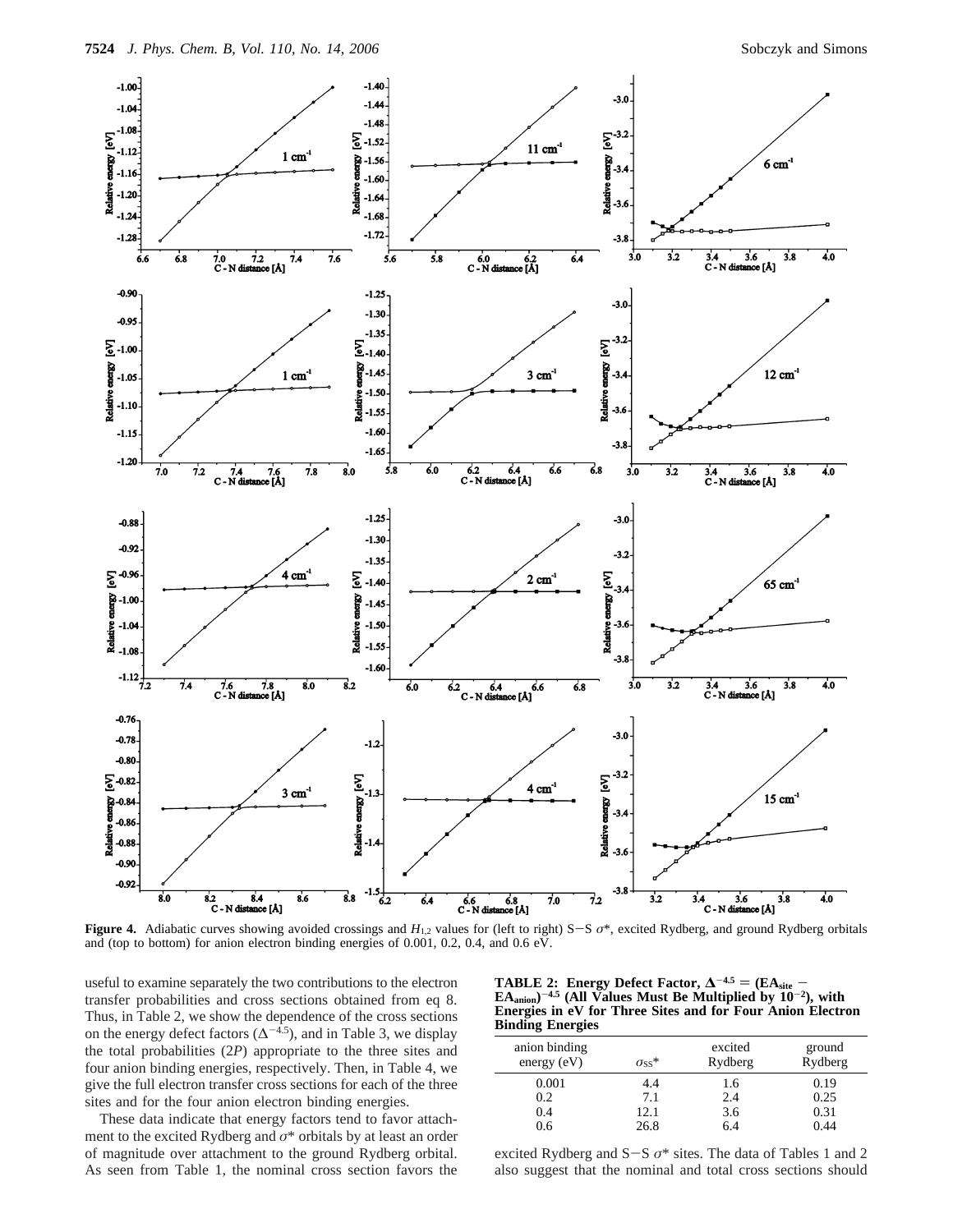**TABLE 3: Electron Transfer Probabilities,**  $2P = 4\pi H_{1,2}$ **<sup>2</sup>/**  $(\hbar v \delta F)$  (All Must Be Multiplied by  $10^{-6}$ ), for Three Sites and **for Four Anion Electron Binding Energies (eV)**

| anion binding<br>energy (eV) | $\sigma_{SS}$ * | excited<br>Rydberg | ground<br>Rydberg |
|------------------------------|-----------------|--------------------|-------------------|
| 0.001                        | 14              | 817                | 45                |
| 0.2                          | 19              | 64                 | 192               |
| 0.4                          | 222             | 26                 | 6278              |
| 0.6                          | 165             | 134                | 359               |

**TABLE 4: Electron Transfer Cross Sections,**  $\sigma = 4\pi^2 R_C^2 H_{1,2}^2 / (\hbar v \delta F)$  (in Units of  $10^{-2}$  Å), for Three Sites and **for Four Anion Electron Binding Energies (eV)**

| anion binding<br>energy (eV) | $\sigma$ ss <sup>*</sup> | excited<br>Rydberg | ground<br>Rydberg |
|------------------------------|--------------------------|--------------------|-------------------|
| 0.001                        | 0.22                     | 9.4                | 0.14              |
| 0.2                          | 0.32                     | 0.78               | 0.62              |
| 0.4                          | 4.2                      | 0.34               | 22                |
| 0.6                          | 3.6                      | 1.9                | 13                |

decrease as the donor anion's electron binding energy decreases. It is our belief that these trends are reliable because they do not depend on the electronic coupling elements  $(H_{1,2})$  which we earlier explained contain substantial uncertainties.

**D. Transfer Probabilities and Cross Sections.** In contrast to what we observed in Tables  $1-2$ , the probability and total cross-section data of Tables 3 and 4, respectively, do not display clear trends as the electron binding energy of the donor anion is varied or among the three electron binding sites. The large uncertainties in determining the  $H_{1,2}$  couplings are what causes the lack of clarity in the data of Tables 3 and 4. However, although there is substantial percentage uncertainty in the  $H_{1,2}$ values, there is little doubt that these coupling elements are all quite small  $(< 70 \text{ cm}^{-1})$ . Thus, it is safe to conclude that

(1) all of the electron transfer probabilities (as shown in Table 3) are small  $(<0.01$ ) and

(2) all of the electron transfer cross sections (Table 4) are less than the nominal cross sections (Table 1) and less than 1  $\rm \AA^2$ .

**E. Summary for Electron Transfer Cross Sections.** We believe the results of our simulations presented above can be used to reach certain conclusions:

(1) Clearly, all of the electron transfer probabilities are much less than unity, so the electron transfer events studied here occur in the weak-coupling limit in which it requires between a thousand and a million collisions before electron transfer is likely to occur.

(2) From Figure 4, we see that the coupling elements  $(H_{1,2})$ are very small  $(1-70 \text{ cm}^{-1})$  for all anion binding energies and for all three bond sites. Thus, although significant uncertainties exist in their precise values, there is no doubt they are all less than  $100 \text{ cm}^{-1}$ .

(3) From Figure 4, it appears that the couplings are similar in magnitude for the  $S-S$   $\sigma^*$  and excited Rydberg sites and somewhat larger (a factor of  $5-10$ ) for the ground Rydberg site. The quadratic dependence of the probability and cross section on  $H_{1,2}$  means that the couplings favor transfer to the ground Rydberg site by  $25-100$ .

(4) From Table 2, we see that the energy defect factor favors transfer to the  $S-S$   $\sigma^*$  and excited Rydberg sites over the ground Rydberg site by a factor of 40-300.

(5) Because the total cross sections are proportional to the energy defect factor multiplied by  $H_{1,2}^2$ , we expect (from points 3 and 4) the total electron transfer cross sections to be similar for attachment to all three sites and to not vary much with the

![](_page_6_Figure_16.jpeg)

Figure 5. MP2-level energies of the parent cation (open circles) and of the species in which an electron is attached to the ground Rydberg orbital (open squares), the excited Rydberg orbital (filled squares), or the S-<sup>S</sup> *<sup>σ</sup>*\* orbital (filled diamonds) as functions of the S-S bond length. The MP2-level  $H_{1,2}$  coupling matrix elements are also shown.

donor anion's binding energy. The cross sections in Table 4 are consistent with these expectations.

**F. What Happens after the Electron Transfers?** Thus far, it appears that we must conclude that collisions involving donor anions having binding energies in the  $0.001-0.6$  eV range and the model S-S bound protonated species can lead (at similar rates) to charge neutralization in which the electron has transferred to the S-S  $\sigma^*$  orbital, to the  $-NH_3^+$  ground-state<br>orbital or to an excited Rydberg orbital of the  $-NH_3^+$  site orbital, or to an excited Rydberg orbital of the  $-NH_3^+$  site.<br>Although we examined only the lowest excited Rydberg state  $^{19}$ Although we examined only the lowest excited Rydberg state,<sup>19</sup> we believe it likely that electron transfer to other Rydberg states can occur and that their attachment cross sections will be comparable to those found here. These conclusions then lead us to consider the fates of the nascent charge-neutralized states and, in particular, to determine whether they can be expected to lead to S-S bond cleavage.

To address this issue, we computed, at the MP2 level, the Born-Oppenheimer energy profiles of the S-<sup>S</sup> *<sup>σ</sup>*\*, excited Rydberg, and ground Rydberg charge-neutralized species (in the absence of the methyl radical which is assumed to have departed once the collision has taken place) as functions of the <sup>S</sup>-S bond length. Our findings are displayed in Figure 5. In Figure 6, we show the orbitals involved in the electron transfer events.

The data shown in Figure 5 allow us to conclude the following:

(1) Direct attachment to the S-<sup>S</sup> *<sup>σ</sup>*\* orbital leads to direct and prompt fragmentation of the S-S bond because the corresponding energy surface is repulsive except at very large *R*-values.

(2) Attachment to the ground Rydberg orbital produces a charge-neutralized species that must overcome, by stretching the S-S bond, a barrier lying <sup>∼</sup>0.4 eV above the zero-point level to access a geometry where the ground Rydberg and S-<sup>S</sup> *σ*\* states intersect (near 2.4 Å). At this surface intersection, the Rydberg species can evolve (with a probability that we evaluate later) into the  $S-S$   $\sigma^*$  species and subsequently undergo  $S-S$ bond rupture.

(3) Attachment to the excited Rydberg orbital produces a charge-neutralized species that must overcome a small barrier $^{20}$ ∼0.06 eV above the zero-point level to access an intersection with the S-S  $\sigma^*$  state (near 2.0 Å). At this intersection, the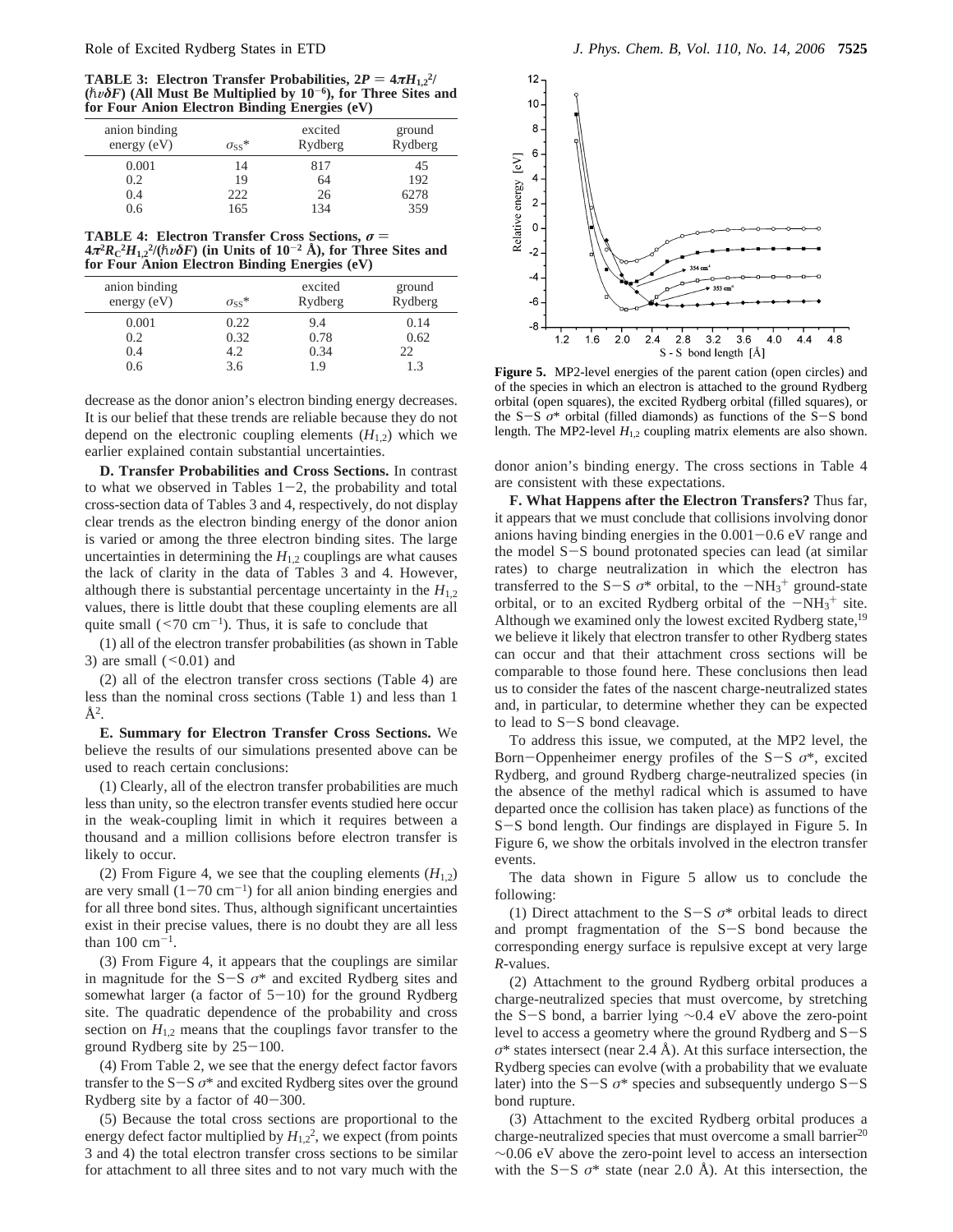![](_page_7_Figure_1.jpeg)

**Figure 6.** Orbitals involved in the electron transfer event: (right)  $S-S$ *σ*\* (top), excited Rydberg (middle), and ground Rydberg (bottom); (left) methyl lone pair.

excited Rydberg species can evolve (with a probability that we compute later) onto the repulsive S-<sup>S</sup> *<sup>σ</sup>*\* surface and fragment the S-S bond.

There are, of course, many other excited Rydberg states that we might have considered. The state upon which we focus here is not the lowest excited Rydberg state; instead, it is the lowest for which the intersection with the repulsive  $S-S \sigma^*$  state occurs close to the zero-point vibration of the S-S bond. Lower Rydberg states have intersections with the  $\sigma^*$  state that, similar to the case for the ground Rydberg state, require surmounting a larger barrier. Higher Rydberg states cross the *σ*\* state within the zero-point motion of the  $S-S$  bond (as can be inferred by examining how the excited Rydberg and the parent cation curves cross the  $\sigma^*$  state in Figure 5), so they should behave much like the excited Rydberg state we study here.

In Figure 5, we also show the MP2-level electronic coupling matrix elements  $(H_{1,2})$  that pertain to the ground-Rydberg-to- $\sigma^*$  (353 cm<sup>-1</sup>) and excited-Rydberg-to- $\sigma^*$  (354 cm<sup>-1</sup>) surface interactions. When computed at the SCF level, these couplings are 778 and 850  $cm^{-1}$ , respectively. Although the MP2 results should be more accurate, we offer these SCF data as well to give the reader some idea of the uncertainty in our estimates.

Because these (MP2 or SCF)  $H_{1,2}$  values are ∼100 times larger than those discussed earlier, their evaluations were not plagued with what limited our ability to achieve accurate  $H_{1,2}$ values for the anion-donor-to-cation-acceptor electron transfer. We can now make use of the couplings to compute the probabilites with which the nascent ground or excited Rydberg states undergo transitions to the repulsive  $S-S \sigma^*$  state. These estimates can be made by multiplying the frequency (*F*) with which the  $S-S$  bond is stretched (as it vibrates) to the crossing point times the probability for transitions between the two states.

The frequency  $(F)$  can be estimated by taking the vibrational frequency  $(v)$  of the S-S bond (we computed 562 cm<sup>-1</sup> which corresponds to a frequency (*v*) of  $\sim$ 2 × 10<sup>13</sup> s<sup>-1</sup>) times the thermal probability,  $p = \exp(-h\nu(v^*)/kT)/(1 - \exp(-h\nu/kT))$ , that the S-S bond is in the vibrational level  $v^*$  necessary to access the surface intersection. Of course, as is clear from Figure 5, for the excited Rydberg state,  $v^*$  is 1, so p is high, while, for the ground Rydberg state,  $v^* > 6$ , so *p* is quite small.

The probability (*P*) that the ground or excited Rydberg state undergoes a through-bond electron transfer to the  $\sigma^*$  state if <sup>S</sup>-S vibration accesses the surface intersection can be expressed within LZ theory as in eq 5. We have to use this form of the LZ expression because we are now not in the weak-coupling regime. Using the  $H_{1,2}$  values (353 and 354 cm<sup>-1</sup>) shown in Figure 5 along with the corresponding slope differences (*δF*) and speeds  $(v)$ , we evaluate these transition probabilities and obtain

$$
P_{\text{ground Rydberg}} = 0.13 \tag{10}
$$

$$
P_{\text{excited Rydberg}} = 0.51\tag{11}
$$

Thus, for both the ground and excited Rydberg states, the coupling to the  $\sigma^*$  state is strong enough to make the probability of undergoing such a transition very substantial. We should mention how the speeds  $(v)$  needed to compute the LZ surface hopping probabilities have been estimated. We know the frequency  $(v)$  of the S-S vibration, and for any vibrational level  $(v)$ , we can evaluate the left and right turning points for this bond's oscillatory motion. Using twice the distance between the left and right turning points times the frequency  $(v)$ , we can estimate the (average) speed at which the  $S-S$  bond is moving. Of course, this speed is a classical quantity, whereas the true  $S-S$  bond motion is governed by quantum mechanics. Moreover, this is only the average speed; the speed is higher near the midpoint of the vibration and lower near the turning points. Nevertheless, this is how we estimate  $\nu$  to use in the LZ expression.

Combining these probabilities for hopping with the frequencies for accessing the surface intersections, we can evaluate the net rates at which the ground or excited Rydberg states decay into the dissociative  $\sigma^*$  state:

rate<sub>ground Rydberg</sub> =  
0.13(2 × 10<sup>13</sup>) exp
$$
(-hv6/kT)/(1 - \exp(-hv/kT))
$$
 (12)

rate<sub>excited Rydberg</sub> =  
0.51(2 × 10<sup>13</sup>) exp(-
$$
h\nu/kT
$$
)/(1 - exp(- $h\nu/kT$ )) (13)

Using our computed harmonic S-S vibrational frequency (562) cm-1) and noting that, at 300 K, *kT* corresponds to 0.59 kcal mol<sup>-1</sup> or 208 cm<sup>-1</sup>, the factor  $\exp(-h\nu/kT)$  is 0.067 and exp- $(-6h\nu/kT)$  is 9 × 10<sup>-8</sup>. Thus, the net rate of transitions from the excited Rydberg state to the  $\sigma^*$  state will be ∼10<sup>12</sup> s<sup>-1</sup> (i.e., requiring only a few vibrations of the S-S bond), while the rate of transitions from the ground Rydberg state will be many orders of magnitude smaller.

## **V. Conclusions**

The ab initio theoretical studies whose results we presented here allow us to conclude the following:

(1) Electrons can be transferred from alkyl anions having a wide range of electron binding energies to the  $S-S \sigma^*$ ,  $-NH_3^+$ <br>excited Rydberg, or  $-NH_2^+$  ground Rydberg orbitals with excited Rydberg, or  $-NH_3^+$  ground Rydberg orbitals with<br>similar cross sections, although the ground  $-NH_2^+$  site is similar cross sections, although the ground  $-NH_3^+$  site is favored by a factor of  $\sim 10$ favored by a factor of ∼10.